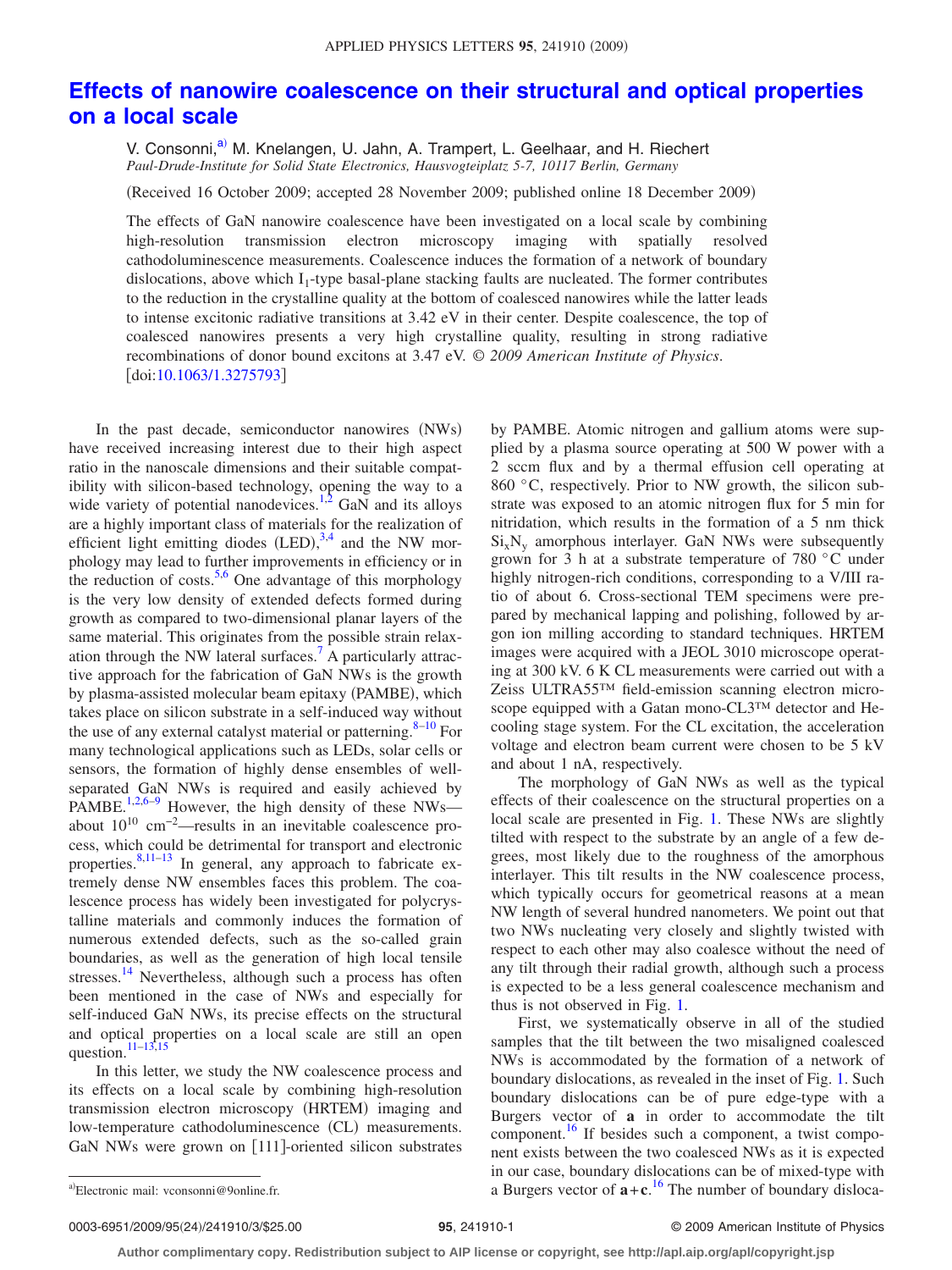<span id="page-1-0"></span>

FIG. 1. TEM overview of two coalesced NWs. The black arrows indicate the location of SFs. The white box indicates the location of boundary dislocations just above the contact point. The inset reveals a Fourier-filtered enhancement showing only the  ${1\overline{100}}$  lattice planes to emphasize the edge character of the boundary dislocations.

tions involved in the network depends on the local conditions of the coalescence process; more boundary dislocations are likely to be formed with increasing tilt and twist components between the two coalesced NWs. Local stress is further generated around the network of boundary dislocations, as revealed by bend contours in Fig. [1](#page-1-0) but is accommodated by the lateral surfaces of the coalesced NWs.

Second, we systematically notice in all of the studied samples the formation of basal-plane stacking faults (SFs) at a mean separation of several hundred nanometers above the contact point between the two coalesced NWs, as shown in Fig. [1.](#page-1-0) The HRTEM image in Fig. [2](#page-1-1) shows a sequence of ABABACACAC planes, indicating that the SF is of  $I_1$ -type.<sup>17</sup> This type of SF is formed during growth but is not generated due to slip and strain relief. The physical origin of its formation has not completely been elucidated yet but its systematic presence in coalesced NWs above the network of boundary dislocations as well as its absence in uncoalesced NWs highlights a clear correlation with the coalescence process. It should be noted however that the  $I_1$ -type basal-plane

<span id="page-1-1"></span>

FIG. 2. HRTEM image of a basal-plane SF as marked in Fig. [1.](#page-1-0) The SF is of  $I_1$ -type and starts on the Aa layer (...ABABACACAC...).

<span id="page-1-2"></span>

FIG. 3. (Color online) CL spectra recorded at 6 K and excited at the bottom, center, and top of one freestanding coalesced NW. The SEM image in the inset shows the corresponding regions that were analyzed for the CL measurements.

SF has a very low formation energy.<sup>18</sup>Above these SFs, the top of coalesced NWs is free of any type of extended defects that could be observed by HRTEM imaging, which reveals the very high crystalline quality of this NW region.

CL spectra have been recorded at 6 K at the bottom, center, and top of a single freestanding coalesced GaN NW, as presented in Fig. [3.](#page-1-2) These spectra consist of three types of distinct emissions. Radiative recombinations of bound excitons  $[(D^\circ, X)]$  to silicon or oxygen donors give rise to a line at  $3.47$  eV.<sup>19</sup> In GaN, silicon and oxygen act as hydrogenic donors by substituting for gallium and nitrogen sites with very close ionization energies of 30.18 and 33.2 meV, respectively.<sup>20</sup> We emphasize that the presence of such an intense line in unintentionally doped GaN is a sign of its high crystalline quality. The nature of the line at 3.42 eV remains controversially discussed in the literature. In our case, we associate it with radiative recombinations of excitons bound to I<sub>1</sub>-type basal-plane SFs (SF<sub>1</sub>), as evidenced below.<sup>21,[22](#page-2-20)</sup> Furthermore, a donor-acceptor pair (DAP) band is observed, which is composed of a zero phonon line (ZPL) centered at 3.28 eV followed by two longitudinal optical phonon replicas at 3.19 and 3.10 eV, each separated by a phonon energy of 91.7 meV. $2$ 

Although all of these three types of emissions appear on all of the three spectra located at the bottom, center, and top of the coalesced NW, we point out that there are major differences concerning the predominant emissions. In Fig. [4,](#page-2-21) monochromatic CL images of the same single freestanding coalesced GaN NW obtained for varying CL detection energies (i.e., at 3.28, 3.42, and 3.47 eV) clearly confirm that the corresponding luminescence lines predominantly originate from different NW regions.

The intensity of the ZPL corresponding to the DAP band at 3.28 eV remains unchanged along the coalesced NW in Fig.  $3$  and is homogeneously distributed in Fig.  $4(b)$  $4(b)$ . This is a strong indication that the spatial distribution of donors and acceptors composing the pairs is uniform. However, the excitonic band is much less intense at the bottom of the coalesced NW than at its center and top for both CL lines at 3.47 and 3.42 eV. Instead, the DAP band dominates the spectrum recorded at the bottom of the coalesced NW, revealing a reduction in its crystalline quality. Boundary dislocations are expected to trap charge carriers or induce their nonradiative

**Author complimentary copy. Redistribution subject to AIP license or copyright, see http://apl.aip.org/apl/copyright.jsp**